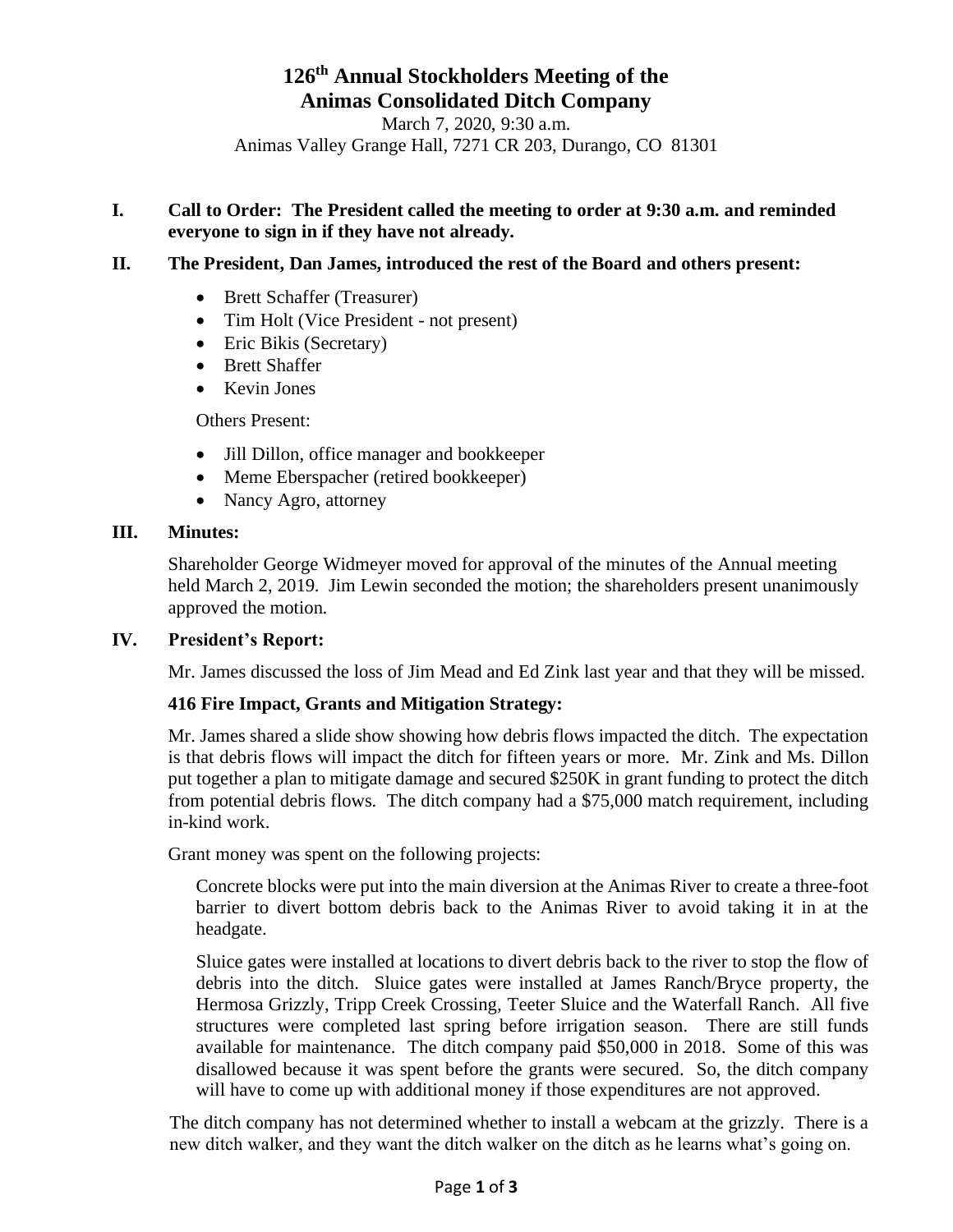### **Encroachments:**

Encroachments occur when landowners construct improvements, including utilities and culverts into the ditch bank. This is a daily challenge for the ditch company to monitor and make sure there is not damage to the ditch. Neighbors need to be the eyes and ears for the ditch and contact the ditch company. Even the planting of a tree can impact the ditch. Encroachments need to be recorded so purchasers of the property are made aware of the encroachment. Landowners can encroach as long as it is designed so as not to damage the ditch company.

Laterals are a private matter. Ditch company responsibility ends at the headgate.

#### **Animas River Water Quality**:

Animas River Community Forum published a book called "Our River". It has a lot of answers about water quality. The ditch company is a member of that organization. John Ott, is the manager of the Animas Water Company, was just appointed to the Colorado Water Quality Control Commission.

#### V. **Board Member Election:**

The board recommended Dan James and Tim Holt for another three-year term. There were no nominations from the floor. Mr. James and Mr. Holt were re-elected by acclimation.

## **VI. State of Colorado 416 Emergency Watershed Protection Plan:**

Mr. Bikis reported that the state assessed the burn to measure its threat to life and property. There are ten areas identified that have property threats. (EWP Program Complexes). There are no life threats. Landowners are responsible for 12.5% of the costs of projects but can opt out of participation. All of the work is done on private land. Mr. Bikis reviewed several completed projects:

At Upper Tripp Creek an area to catch debris and sediment at the upper end was installed. At Honeyville they removed debris, stabilized the channel, etc.

Future projects include Lower Tripp Creek, Irongate and KOA, Pine Acres, Dye Canyon,

CWCB's Watershed Restoration Program is going to start up. The initial meeting is March  $12<sup>th</sup>$ , with a follow up on April 2. To develop projects and prioritize areas of importance.

# **VII. Financial Reports: Brett Schaffer, Treasurer, made a presentation on the finances.**

Maintenance Fee and Assessments: Income totals were on target with the budget. Expenses were also on target. The ditch company sold some shares and some additional non-recording income. The ditch company's net loss was due to 416 fire expenses. Assessments were raised last year in anticipation of the fire expenses. The savings were also somewhat depleted. It is hoped that the structures will help reduce maintenance. If so, the ditch company would try to build up savings gradually unless there are big expenses. Special assessments could occur if there are big expenses.

# **VIII. Ditch Walker Report:**

Mr. James thanked Jud for his work as the ditch walker and presented him with a parting gift. Mr. James then introduced the new ditch rider, Chris Bell. Mr. Bell reported that he has walked the entire length of the ditch. Most of the early maintenance is occurring at the north end of the ditch. He provided his cell number to the members, 970-946-2437 to contact him.